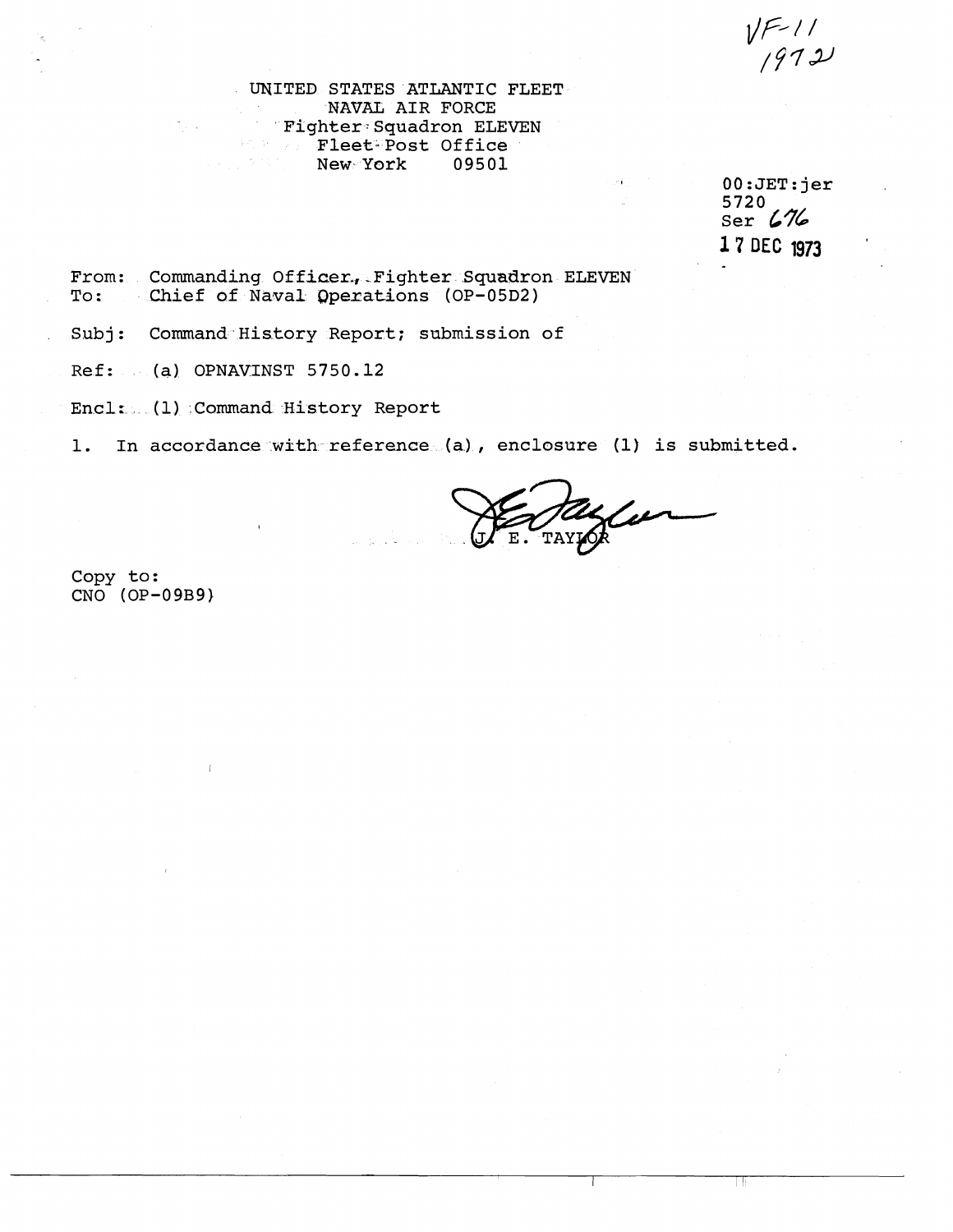## 1972

I. Basic History

A. Chronoloqy of Events

- 1 Jan to 9 Jan 1972 The Squadron was based ashore at NAS Oceana.
- 10 Jan to 13 Jan 1972 The Squadron **WQUALED** aboard the USS **F.D.**  ROOSEVELT.
- 14 Feb to 29 Feb 1972 The Rippers deployed to Hot Pad at NAS Key West, flying over 215 sorties in 15 days.
- 13 Mar to 14 Mar 1972 The Squadron deployed a detachment to the U.S. Air Force Interceptor Weapons School, Tyndall AFB, for dissimilar ACM, (Air Combat Maneuvering) against F106's.
- 26 Mar to 29 Mar 1972 The Rippers deployed a detachment to Andrews AFB, Washington D.C. for a coordinated Fly-Over with the Air Force, honoring our POW'S & MIA's.
- 1 Apr to 26 Apr 1972 The Squadron, based ashore at NAS Oceana, aggressively participated in a program of dissimilar ACM with F106's from Langley AFB.
- 27 Apr to 2 May 1972 The Rippers CARQUALED aboard the USS FORRESTAL.
- 8 May to 12 May 1972 Based aboard the USS FORRESTAL the Squadron operated in'the Western Atlantic.
- 20 May 1972 The Squadron Change of Command was held at 1100 with CDR Peter B. Booth relieving CDR Austin M. Lindsey. Following the Change of Command the World Famous Red Rippers held their forty-fifth reunion at NAS Oceana.

2 Jun to 27 Jun 1972 Based aboard WSS FORRESTAL the Squadron operated **<sup>A</sup>** in the Western Atlantic, participating in an Operational Readiness Evaluation.

24 Jul to 25 Aug 1972 The Rippers, based ashore at NAS Oceana, experimented with a four day work week, flying a total **of** 282 **sorties in four weeks.** 

26 Aug to 31 Aug 1972 Based aboard USS FORRESTAL the Squadron operated in the Western Atlantic.

7 Sep to 17 Sep 1972 Based aboard USS FORRESTAL the Squadron participated in an Operational Readiness Evaluation.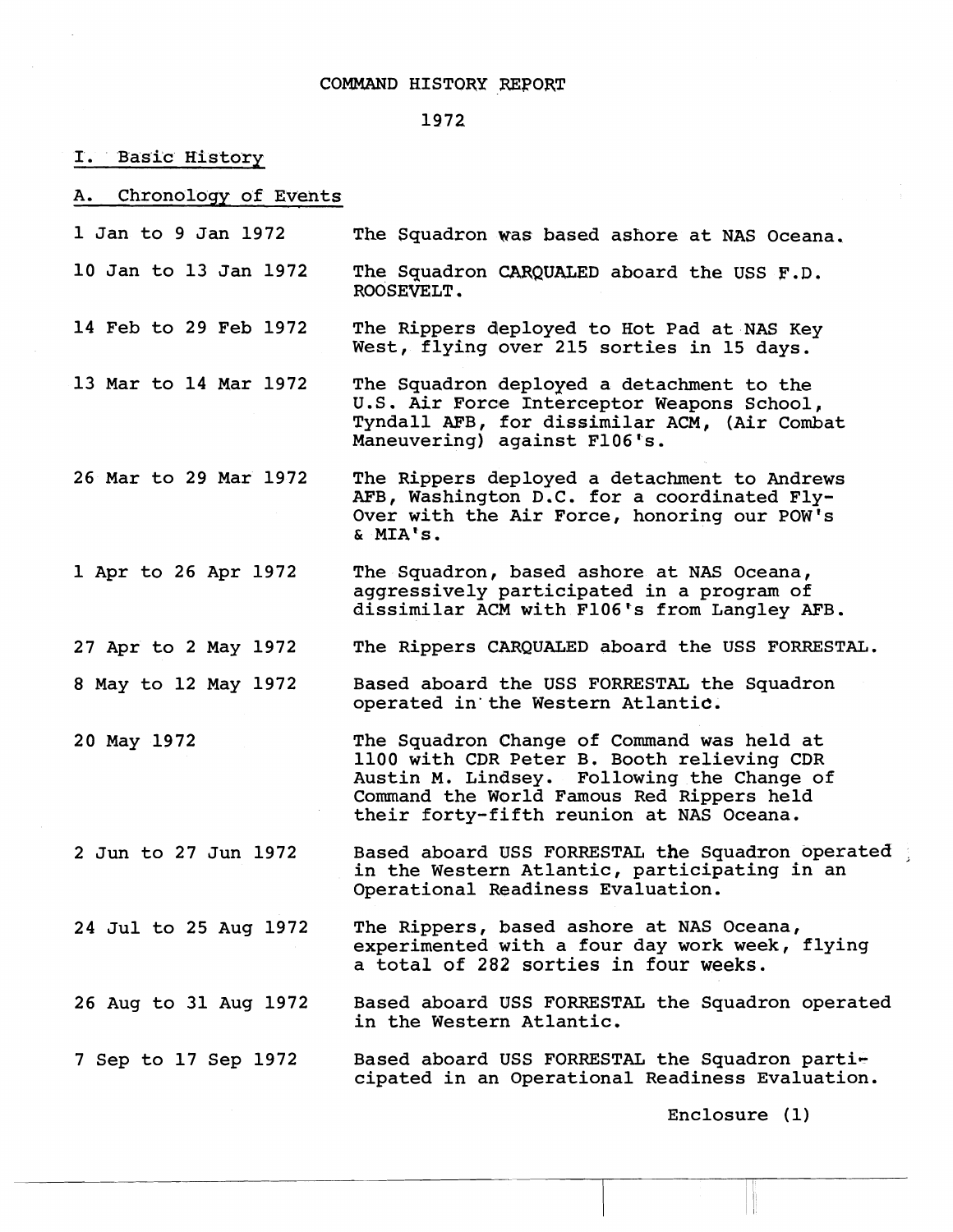22 Sep to 29 Sep 1972 30 Sep to 8 Oct 1972 9 Oct to 12 Oct 1972 13 Oct to 16 Oct 1972 17 Oct to 19 Oct 1972 20 Oct to 27 Oct 1972 28 Oct to 3 Nov 1972 4 Nov to 8 Nov 1972 9 Nov to 11 Nov 1972 12 Nov to 17 Nov 1972 18 Nov to 20 Nov 1972 21 Nov to 27 Nov 1972 28 Nov to 6 Dec 1972 7 Dec to 9 Dec 1972 10 Dec to 18 Dec 1972 19 Dec to 31 Dec 1972 Aboard the USS FORRESTAL the Red Rippers deployed to the Mediterranean. Aboard the USS FORRESTAL the Squadron operated in the Western Med. USS FORRESTAL anchored at Gaeta and Naples, Italy. Aboard the USS FORRESTAL the Squadron operated in the Ionian Sea. The Rippers visited Istanbul, Turkey. Aboard USS FORRESTAL the Squadron operated in the Aegean Sea participating in a CRAE exercise. The Rippers visited Athens, Greece. Aboard USS FORRESTAL the Squadron operated in the Aegean Sea participating 6-8 Nov in a Missilex conducted on the NAMFI Range. The Rippers visited Thessaloniki, Greece. Aboard USS FORRESTAL the Squadron operated in the Ionian Sea participating in National Week XIV. USS FORRESTAL anchored at Souda Bay, Crete. The Rippers again visited Athens. Aboard USS FORRESTAL the Squadron operated in the Ionian Sea. One Ripper Aircrew participated in a Crossdeck exercise with the HMS ARK ROYAL. The Rippers visited the island of Rhodes. Aboard the USS FORRESTAL the Squadron operated in the Eastern Med participating in a Missilex on 11 Dec at the NAMFI Range. The Rippers enjoyed Christmas 1972 in Athens, Greece and completed a successful year of operations.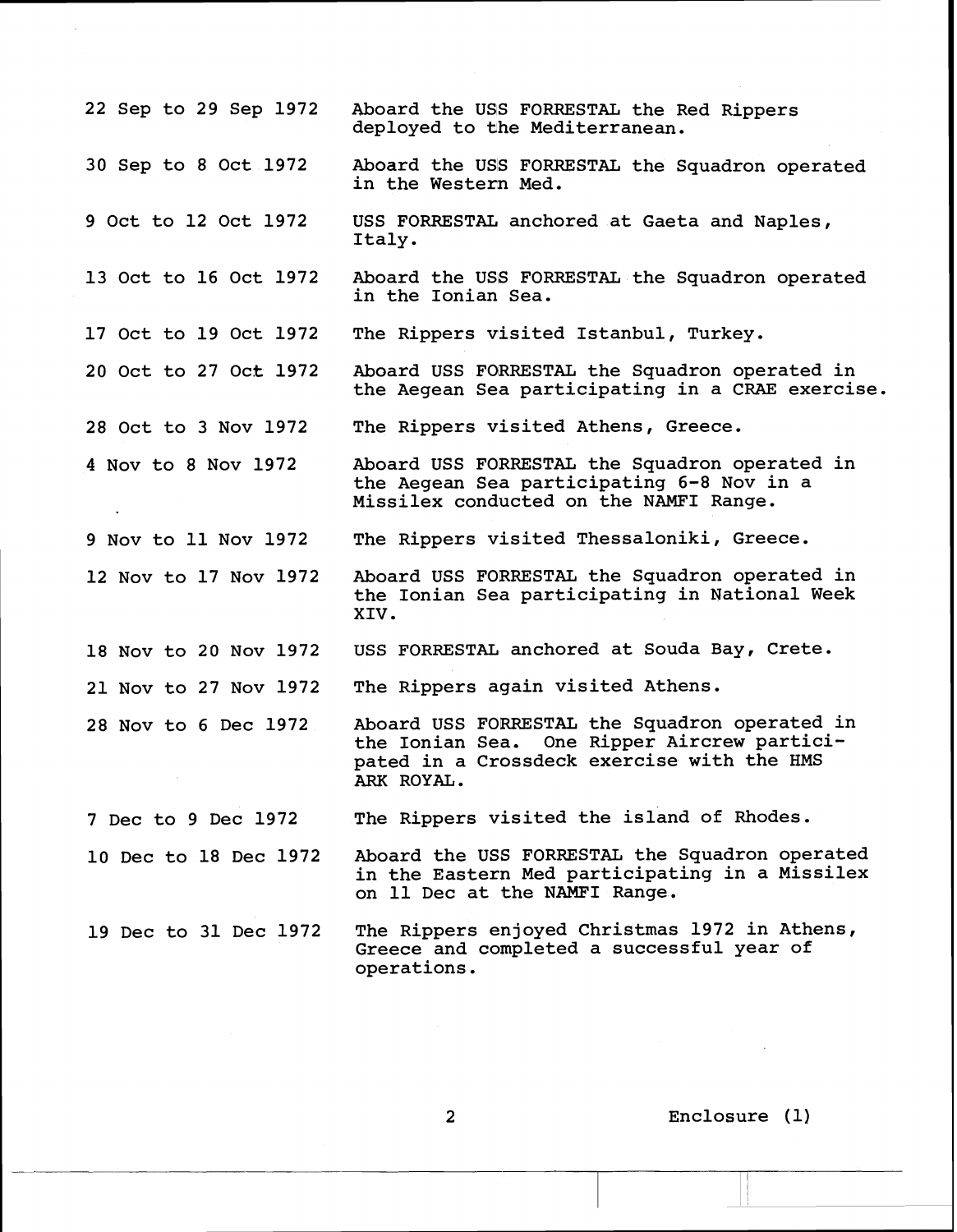## B. NARRATIVE

WORLD FAMOUS RED RIPPERS FIGHTER SQUADRON ELEVEN 1972

The Forty-fifth year of the Navy's oldest, continuous fighter squadron, the World Famous Red Rippers, proved to be one of its most productive and certainly one of its most historical years. The year 1972 found the Rippers preparing for the future, a possible West Pac deployment and looking back on its past, the 45th Red Ripper Reunion.

January found the Rippers aboard "the Boat", a familiar home in 1972, for refresher CARQUALS (carrier Qualifications) aboard the USS F.D. ROOSEVELT, Following the standard four day and two night traps for each pilot, the squadron returned to NAS Oceana to continue its aggressive ACM (Air Combat Manuevering) program.

The Rippers deployed again in February, this time to NAS Key West for Hot Pad duty. On this deployment the squadron had other plans besides the usual alert commitment, eight Ripper aircraft deployed and flew a total of 215 sorties in 15 days. Broken down, this included 87 ACM sorties, 50 against dissimilar aircraft, 35 air intercept sorties including 29 scramble hops, 41 bombing hops, 10 low level/ navigation sorties, 29 ferry missions and 13 test or miscellaneous sorties. Key West proved to be a very beneficial training detachment.

In March the squadron deployed four aircraft to Tyndall **AFB,**  Florida for dissimilar ACM against Air Force F-106's at the U.S. Air Force Interceptor Weapons School. During the two days, 12 sorties were flown (2 versus 2) for a total of 18 engagements. The training which evolved form the flights, was thought to be extremely valuable to all parties involved. Of particular note is the F-106's close approximation to the Mig-21 series aircraft when it is flown aggressively. In this light the exposure experienced by the VF-11 crews was considered to be of vital benefit.<br>
3 The Buclosure (1)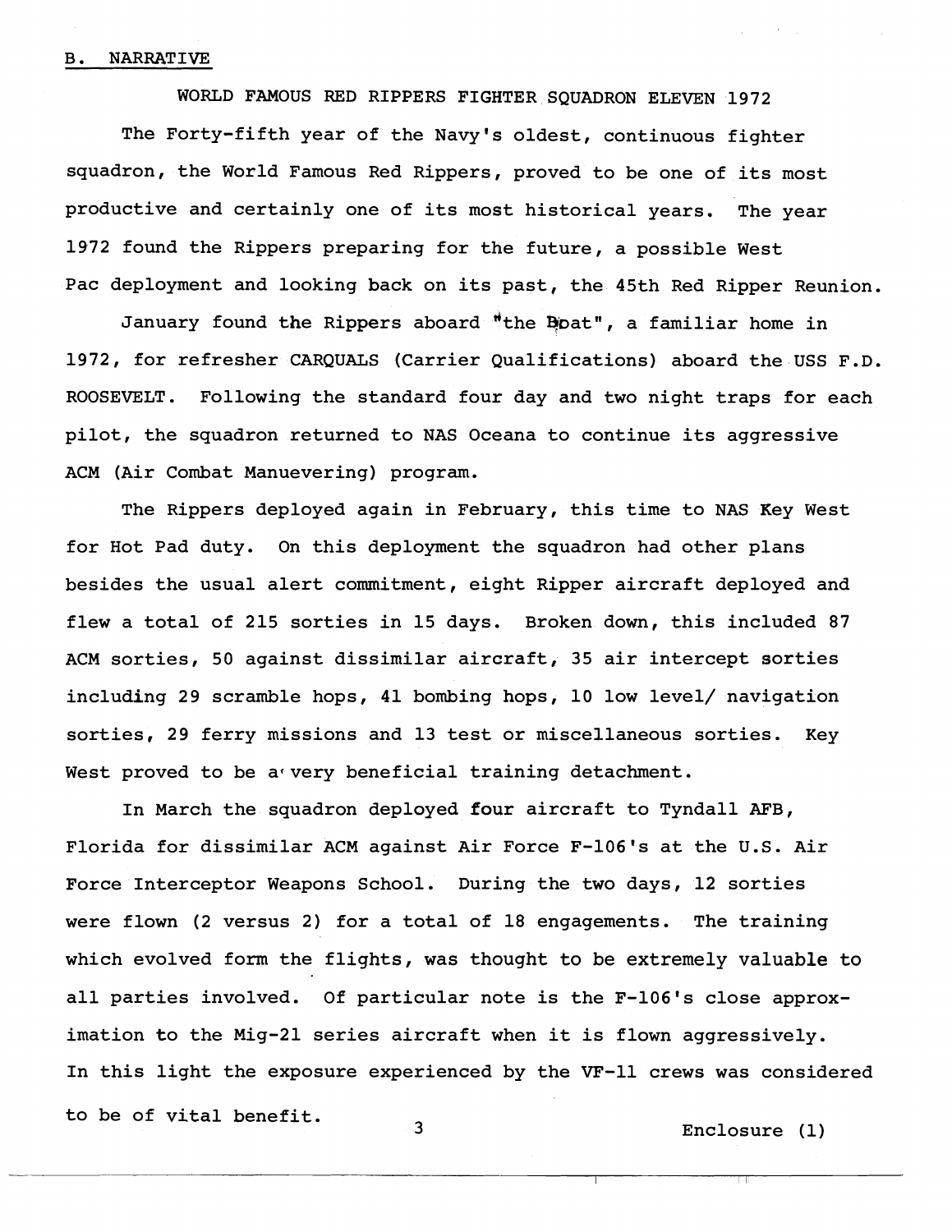Following the return from Tyndall, the Rippers were selected to participate in a joint Navy-Air Force POW Fly-Over at Washington, D.C. Five aircraft departed for Andrews AFB on 26 March. Four of the five flew a missing man formation with four Air Force F-4C's from Seymore Johnson AFB, North-Carolina, On 29 March, CDR P. B. Booth, Executive Officer of the Rippers pulled out of the formation over the Pentagon to honor the nations POW's and MIA's in Viet Nam.

The beginning of April found the Rippers again participating in dissimilar ACM, this time with the F-106's out of Langley AFB Virginia. **An** ACM training syllabus, a "Mini Top Gun", was developed by the Rippers in liaison with the Air Force in September of 1970. This program is still in effect at Oceana and is used by all the East Coast and even some West Coast Fighter Squadrons.

Starting on 27 April the Rippers began a series of CARQUAZ/refresher periods aboard USS FORRESTAL. FORRESTAL had just returned to sea from a nine month overhaul in the Norfolk Naval Shipyard.

On 20 May the World Famous Red Rippers held their change of command and an anniversary reunion commemorating 45 years of aviation as the Navy's oldest continuous Fighter Squadron. RADM Edward L. Feightner, USN, Commander Naval Air Systems Command (logistics) and former Red Ripper Commanding Officer made introductory remarks which were followed by an address by guest speaker, VADM M. F. Weisner, USN, Deputy Chief of Naval Operations (Air Warfare). At the completion of Admiral Weisner's address, CDR Austin M. Lindsey passed command of the World Famous Red Rippers to CDR Peter B. Booth, the 45th Red Ripper Skipper, On hand to witness the ceremony were CDR Booth's parents, ADM and Mrs. C. T. Booth USN(RET). Admiral Booth was Commanding Officer of the Red Rippers from 1941 to 1942.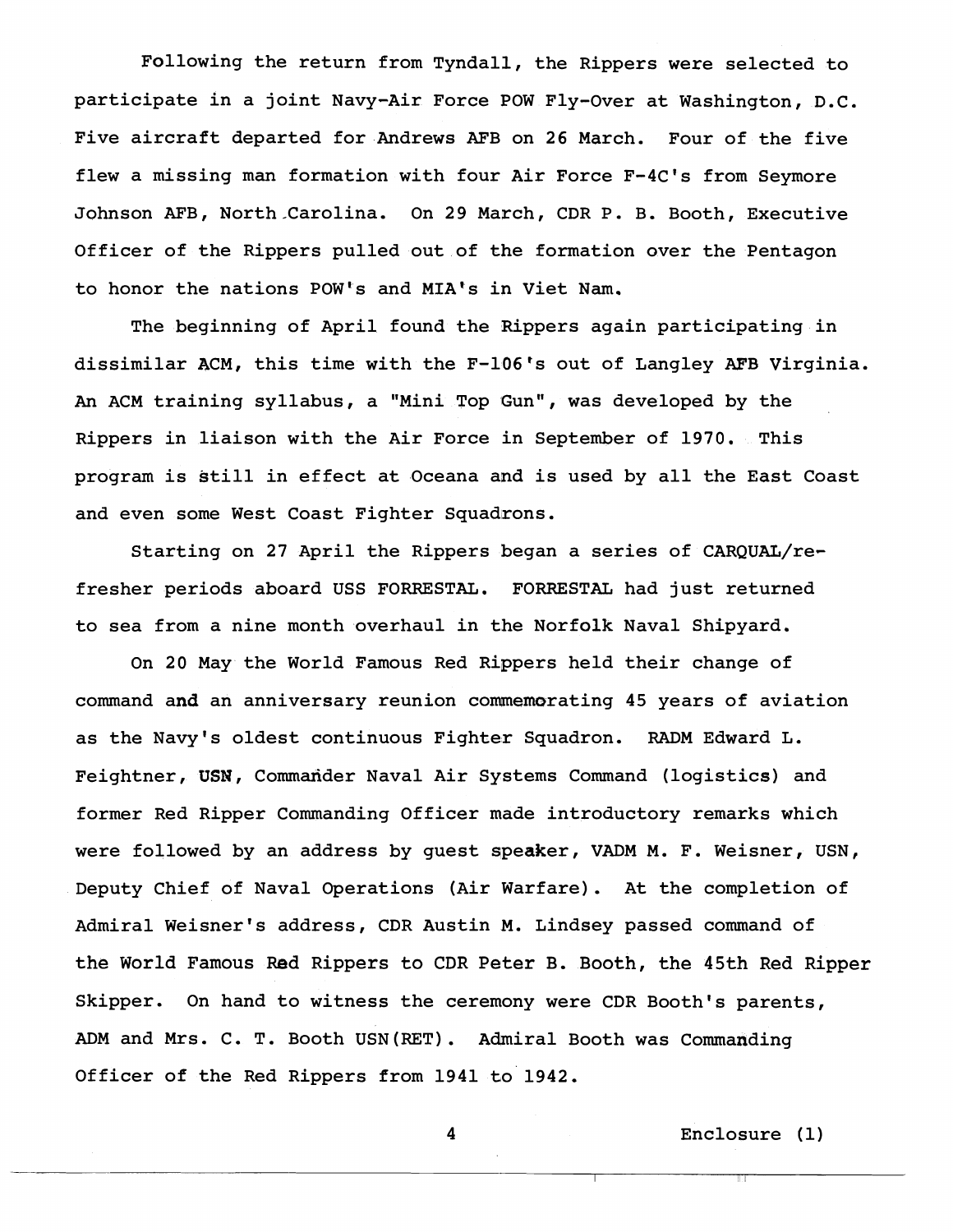Reunion ceremonies included the flying in of three fighter aircraft of the World War **I1** vintage to NAS Oceana. The three were led by Red Ripper Warren G. "DutchH Schulden in **his P-51** Mustang. A1 Sheeves flew in an F4F Wildcat and Mr. John Van Andel came in his F4U Corsair.

Over 200 Rippers and their guests attended the reunion with some of the more notable Rippers being Mr. B. Allison "Bud" Gillies who was with the squadron in 1927 when it was formed and CDR Rex R. Berglund, USN(RET) who travelled all the way from Hawaii to attend the festivities. Viet Nam Navy Aces LT Randy Cunningham and LTJG Bill Driscoll were on hand as the guests of honor.

On 2 June the Rippers flew out to the FORRESTAL to begin twenty straight days of training in the Western Atlantic concluding with the Operational Readiness Evaluation (ORE), The ORE was highlighted by an actual Alert 5 launch of a Ripper aircraft, against a Russian Bear aircraft, on a reconnissance mission out of Cuba.  $LT$  and his RIO LT intercepted the Bear off the S.E. coast of the U.S. prior to its reaching the FORRESTAL's operating area and escorted it through the area.

The FORRESTAL was scheduled to deploy on 13 July for the Mediterranean, but a fire, in the Flag spaces, which spread into CIC spaces, set back deployment plans several months. The FORRESTAL immediately entered the Norfolk Naval Shipyard for repairs.

This mishap caught everyone in VF-11 a little unprepared. All squadron training was geared for the July deployment. New plans were set and the Rippers began a month long experiment on 24 July; a four day work week. A total of 64 sorties was set for the first week. Enthusiasm was so high that week, that 26 sorties were flown on the first day with a total of 76 for the week. The experiment continued for the

--

**5** Enclosure (1)

I I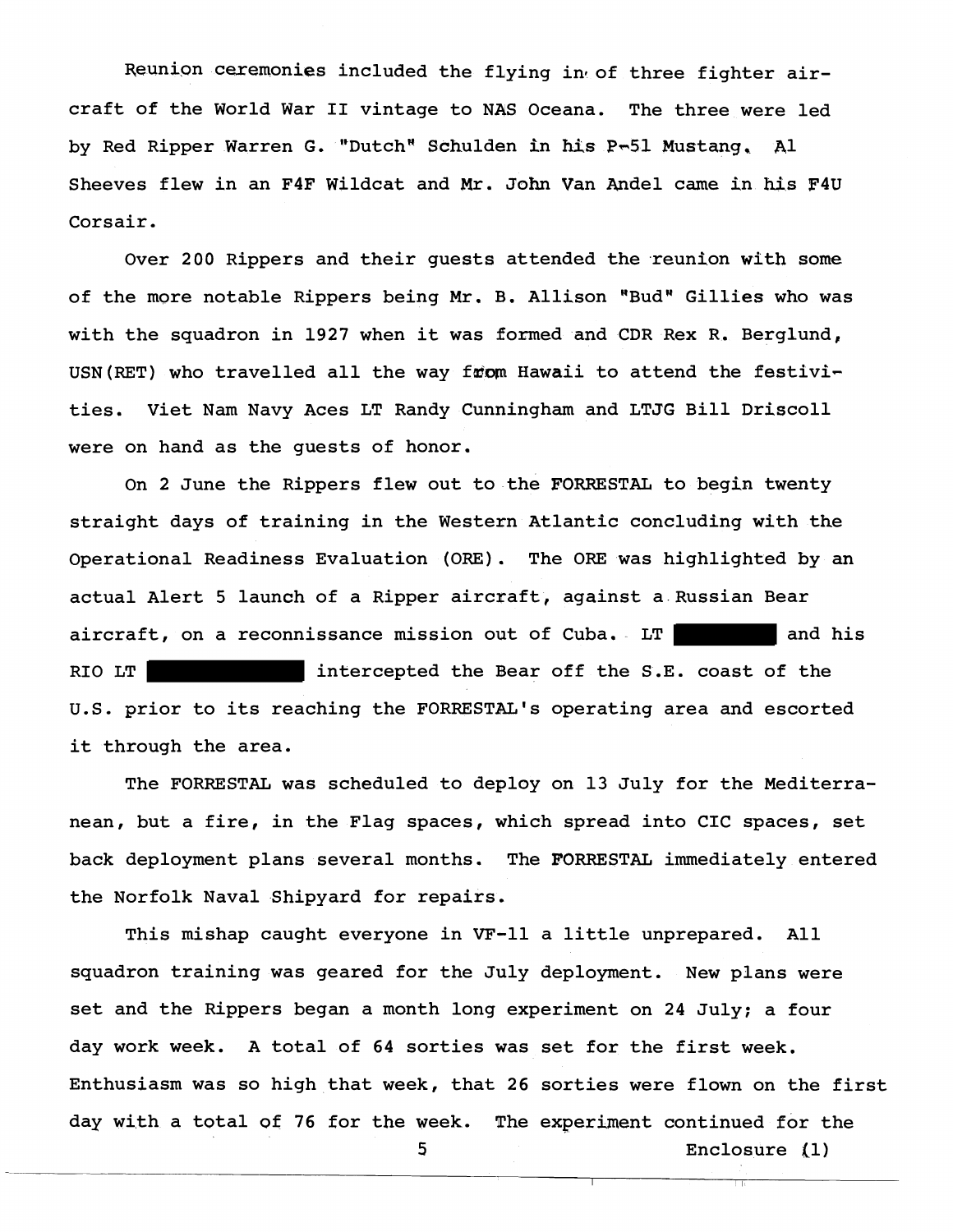next four weeks, each week proving to be an unqualified success. Field landing practice was heavily stressed throughout this period to keep aircrews proficient for the day FORRES1TAL would be back at sea,

On 26 August the Rippers were baak again aboard FORRESTAL for refresher landings after a two month layoff. **A** mini ORE was held in early September and the Rippers were off for the Mediterranean on 22 September, exactly 2 months and 9 days late.

On the translant, a single Ripper aircraft piloted by the Executive Officer, CDR James E. TAYLOR and his RIO LT were launched on a 5 minute alert against a simulated Russian Bear. The FORRESTAL's first operating period in the Mediterranean began on 30 September. During this period the Rippers flew 125 sorties, greatly enhancing the squadrons readiness. Forty of the sorties were flown at night. The Automatic Carrier Landing System (ACLS) aboard FORRESTAL also required several service hops during this period to maintain certification for night ACLS landings.

Following a short inport period in Naples, Italy, the PORRESTaL steamed for Istanbul, Turkey with very little operating along the way. The next at sea period began on 21 October. During this period a total of 103 sorties were flown: 52 CAP, 14 ACM, 19 Bombing and various other service hops. Twenty-six were flown at night with a boarding rate of 96%. The day boarding rate was 95% with a 65.5% overall for OK passes.

The period 4 November to 18 November encompassed two operating periods with a short port visit to Thessaloniki, Greece. On 6-7 November the squadron participated in a missile launch exercise on the NAMFI Range north of Crete. Out of 7 events launched (two aircraft per event) during the exercise, only three were cleared to launch AIM 7E missiles. All three guided and one knocked the target, an MQM-74,

- --

6 Enclosure (1)

I I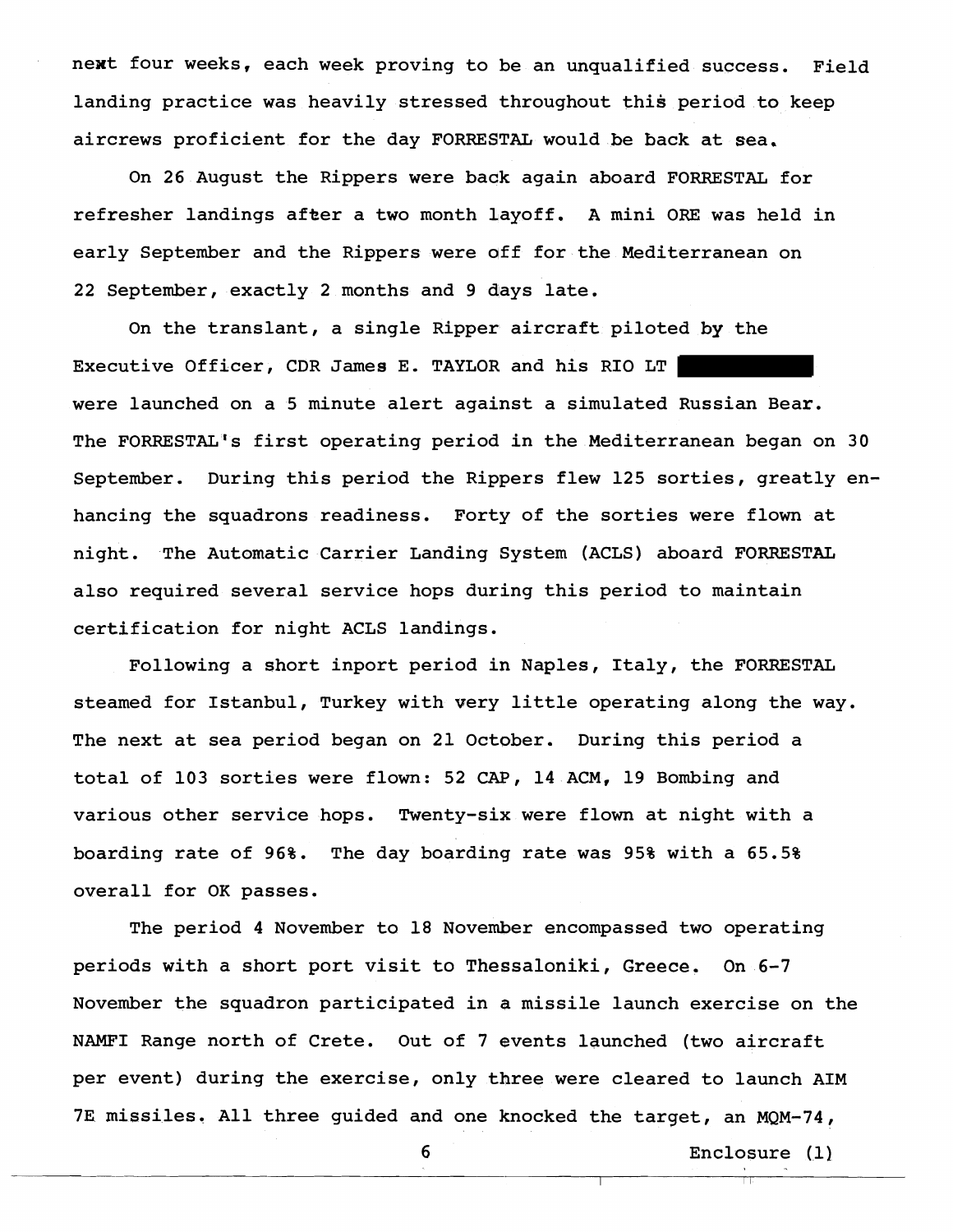out of the sky. Two AIM-9B missiles were fired. Various problems were encountered ranging from those with the control ship to range and drone problems. All in all the exercise proved very frustrating to all concerned.

On 13 November the Rippers began participation in National Week XIV. A total of 83 sorties were fibown during this NATO exercise of which 39 were CAP, 28 Search/CAP, 10 bombing sorties, four alert 5 launches and 2 miscellaneous test hops. Forty-two were launched at night. The planning and execution of National Week XIV was strongly oriented toward the ASW mission and the surface-to-surface missile threat, which is reasonable considering the present Med environment, However CAP aircraft utilization was not optimized to conform to a "real world" combat environment.

The final at sea period in November began on 28 November and went through to 6 December. The Rippers flew a total of 99 sorties, 29 of which were at night. The highlight of this operating period was a cross decking exercise with HMS ARK ROYAL in which a single Ripper aircraft, flown by  $LT$  and his RIO LTJG  $\vert$ , landed aboard the British carrier.

After leaving Rhodes on 9 December the USS FORRESTAL, operating in the Eastern Med, again participated in a missilex on the NAMFI Range. On 11 December a total of 5 events (9 aircraft) were launched during an eight hour period, for AIM-7E and AIM-9B firing, utilizing the MQM-74 target with smoke and flares. Poor communications with the controllers was the major problem area. Four AIM-7E2 missiles were fired and 6 AIM-9B missiles were launched with varing degrees of success. Sixty day sorties were launched during this period with an 85.2% boarding rate, and 49 night sorties were launched with a 92.3% boarding rate.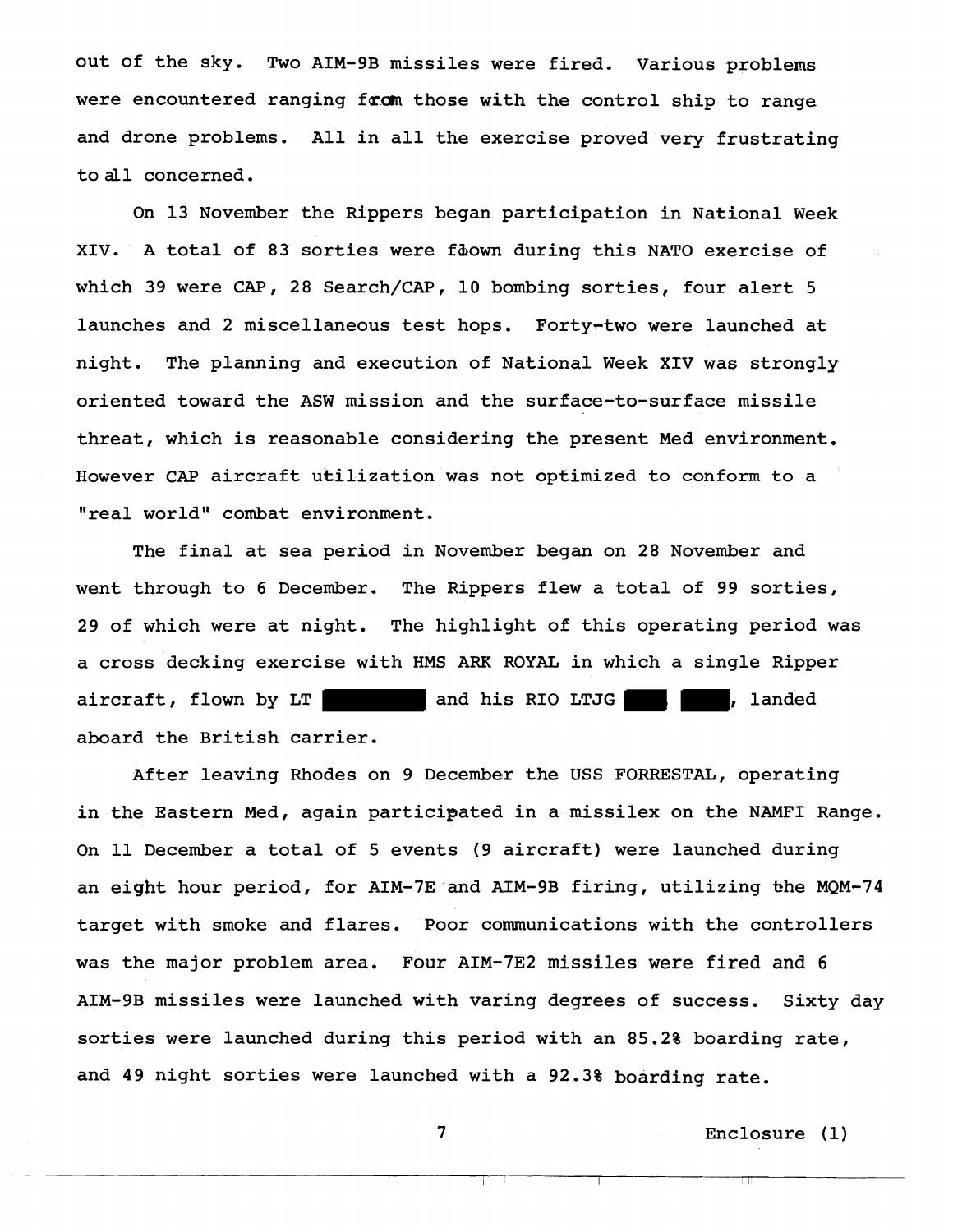**Following this at sea period the FOrnSTAL pulled into Athens for the Holidays.**